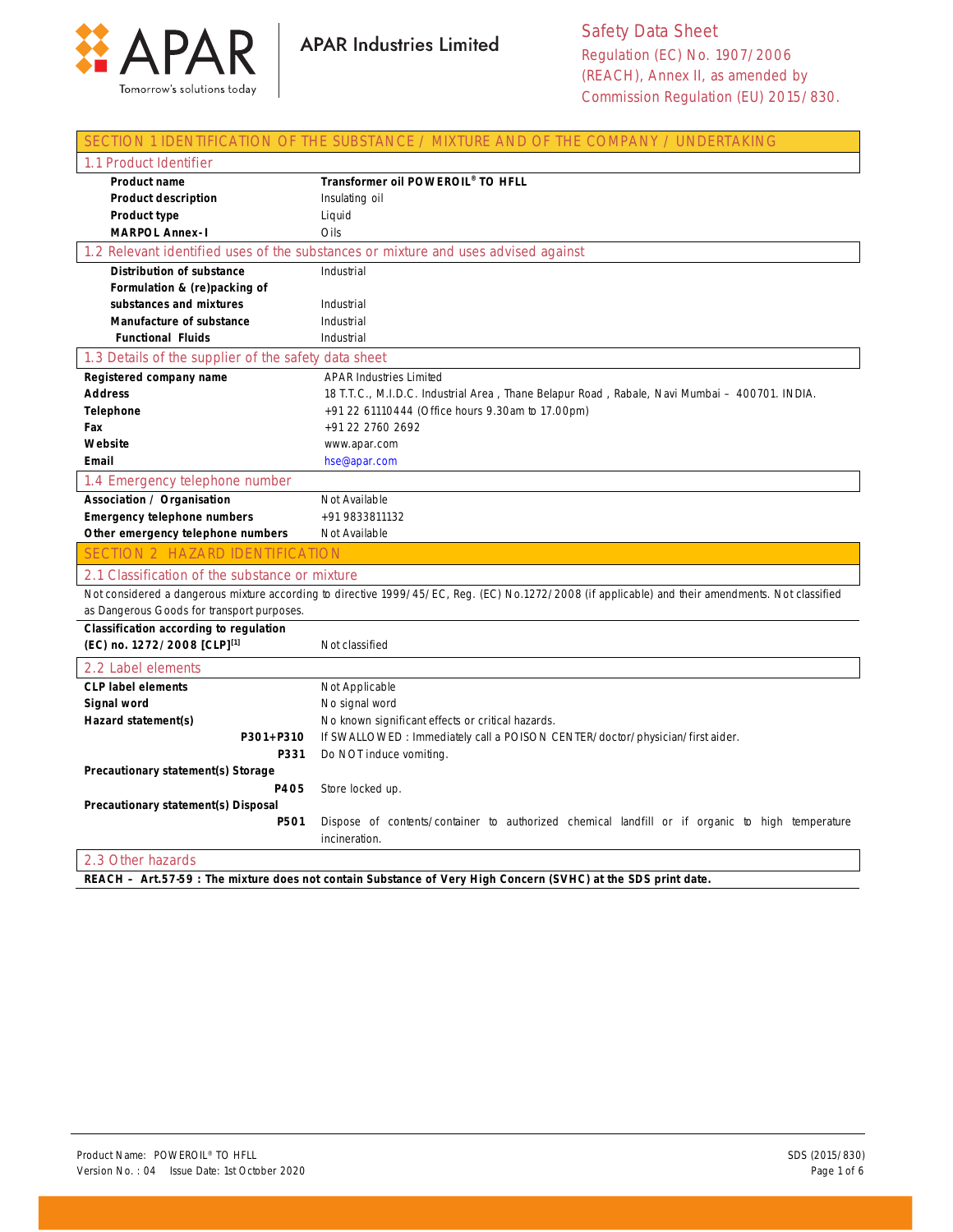

#### CTION 3 COMPOSITION / INFORMATION ON INGREDIENTS

|  |  | 3.1 Substances |
|--|--|----------------|
|  |  |                |
|  |  |                |

See `Composition on ingredients` in Section 3.2

| 3.2 Mixtures    |                 |                                       |                                        |      |
|-----------------|-----------------|---------------------------------------|----------------------------------------|------|
| 1. CAS No.      | % (Weight)      | Product/Ingredient name               | Classification according to regulation | Type |
| 2. EC No.       |                 |                                       | (EC) No.1272/2008(CLP)                 |      |
| 1.64742-54-7    | $99.60 - 99.70$ | Distillates (petroleum), hydrotreated | Not classified                         |      |
| 2. 265-157-1    |                 | heavy paraffinic                      |                                        |      |
| 1.CAS: 128-37-0 | $0.30 - 0.40$   | 2,6 -Di-tert-Butyl-P-Cresol           | Aquatic Acute 1, H400                  | [1]  |
| 2.EC: 204-881-4 |                 |                                       | Aquatic Chronic 1, H410                |      |

Annex I Nota L applies to the base oil(s) in this product. Nota L - The classification as a carcinogen need not apply if it can be shown that the substance contains less than 3 % DMSO extract as measured by IP 346.

There are no additional ingredients present which, within the current knowledge of the supplier and in the concentrations applicable, are classified as hazardous to health or the environment, are PBTs or vPvBs or have been assigned a workplace exposure limit and hence require reporting in this section. Type

[1] Substance classified with a health or environmental hazard

[2] Substance with a workplace exposure limit

[3] Substance meets the criteria for PBT according to Regulation (EC) No. 1907/2006, Annex XIII

[4] Substance meets the criteria for vPvB according to Regulation (EC) No. 1907/2006, Annex XIII

[5] Substance of equivalent concern

#### SECTION 4 FIRST AID MEASURES

#### 4.1 Description of first aid measures

| <b>Eye Contact</b>  | If this product comes in contact with eyes :                                                                                                    |
|---------------------|-------------------------------------------------------------------------------------------------------------------------------------------------|
|                     | $\triangleright$ Wash out immediately with water                                                                                                |
|                     | $\triangleright$ If irritation continues, seek medical attention.                                                                               |
|                     | ≻ Removal of contact lenses after an eye injury should only be undertaken by skilled personnel.                                                 |
| <b>Skin Contact</b> | If skin or hair contact occurs:                                                                                                                 |
|                     | $\triangleright$ Flush skin and hair with running water (and soap if available).                                                                |
|                     | $\triangleright$ Seek medical attention in event of irritation.                                                                                 |
| Inhalation          | $\triangleright$ If fumes, aerosol or combustion products are inhaled remove from contaminated area. Other measures<br>are usually unnecessary. |
| Ingestion           | $\triangleright$ Immediately give a glass of water.                                                                                             |
|                     | $\triangleright$ First aid is not generally required. If in doubt, contact a Poisons Information Centre or a doctor.                            |

#### 4.2 Most important symptoms and effects, both acute and delayed

See section 11

4.3 Indication of any immediate medical attention and special treatment needed

#### Treat symptomatically.

### SECTION 5 FIRE FIGHTING MEASURES

#### 5.1 Extinguishing media

- Dry chemicals Powder.
- $\triangleright$  Foam.
- $\triangleright$  BCF (Where regulations permit).
- $\triangleright$  Carbon dioxide (CO2).

```
 Water spray or fog.
```
# 5.2 Special hazards arising from the substrate or mixture

Fire incompatibility **Auxilie 3** Avoid contamination with oxidizing agents i.e. nitrates, oxidizing acids, chlorine acids, chlorine bleaches, pool chlorine etc. as ignition may results. 5.3 Advice for firefighters

Fire fighting **Alert Fire Brigade and tell them location and nature of hazard.** 

 $\triangleright$  Wear full body protective clothing with breathing apparatus.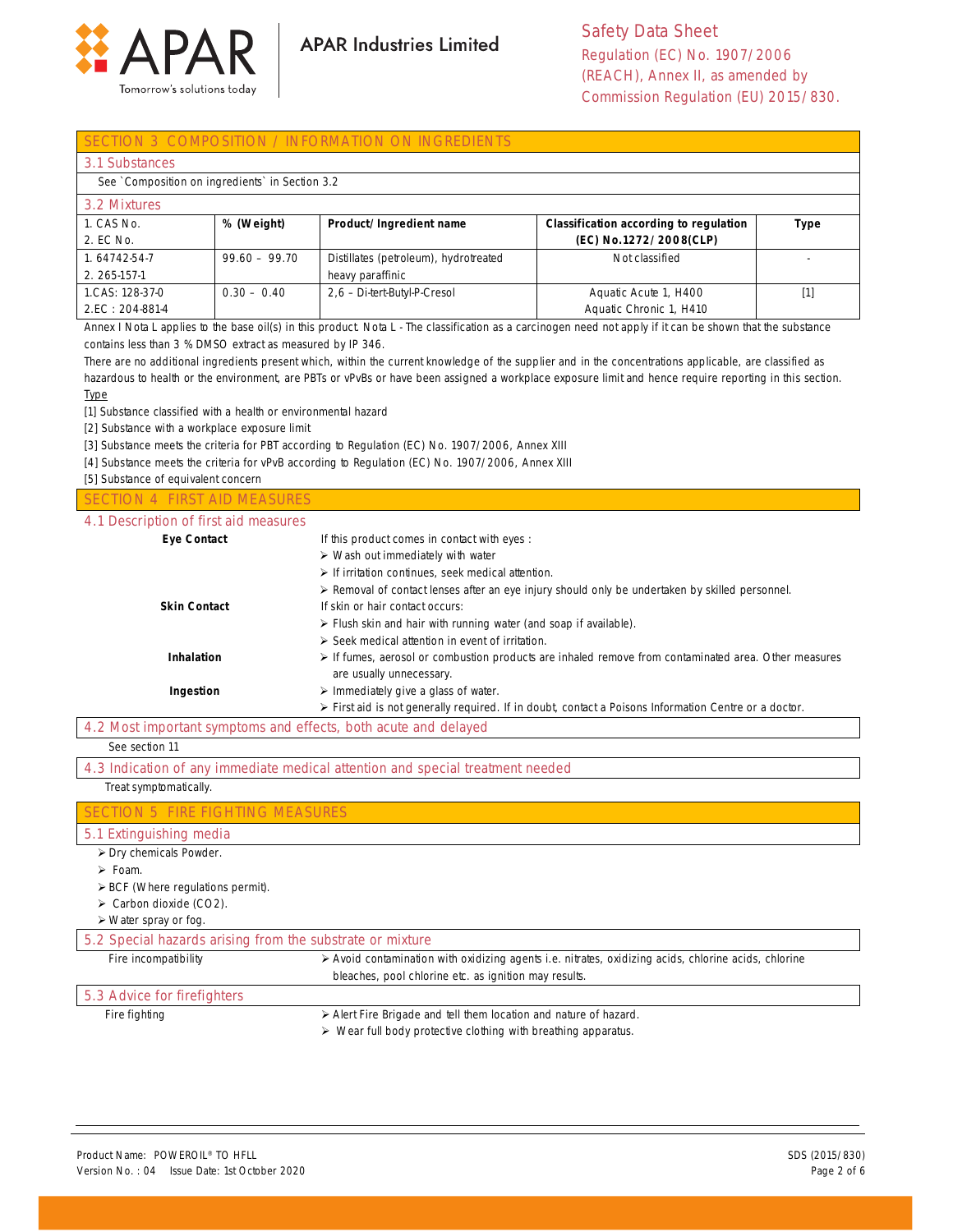



| SECTION 6 ACCIDENTAL RELEASE MEASURES                                       |                                                                                                                                               |  |
|-----------------------------------------------------------------------------|-----------------------------------------------------------------------------------------------------------------------------------------------|--|
| 6.1 Personal precautions, protective equipment and emergency procedures     |                                                                                                                                               |  |
| See section 8                                                               |                                                                                                                                               |  |
| 6.2 Environmental precautions                                               |                                                                                                                                               |  |
| See section 12                                                              |                                                                                                                                               |  |
| 6.3 Methods and material for containment and cleaning up                    |                                                                                                                                               |  |
|                                                                             | $\triangleright$ Remove all ignitions sources.                                                                                                |  |
|                                                                             | $\triangleright$ Clean up all spills immediately.                                                                                             |  |
| <b>Minor spills</b>                                                         | $\triangleright$ Avoid breathing vapours and contact with skin and eyes.                                                                      |  |
|                                                                             | > Contain and absorb spill with sand, earth, inert material or vermiculite.                                                                   |  |
|                                                                             | $\triangleright$ Wipe up.                                                                                                                     |  |
|                                                                             | > Place in a suitable, labelled container for waste disposal.                                                                                 |  |
| 6.4 Reference to other sections                                             |                                                                                                                                               |  |
| Personal protective Equipment advice is contained in Section 8 of this SDS. |                                                                                                                                               |  |
| <b>SECTION 7 HANDLING AND STORAGE</b>                                       |                                                                                                                                               |  |
| 7.1 Precautions for safe handling                                           |                                                                                                                                               |  |
|                                                                             | > Avoid all personal contact, including inhalation.                                                                                           |  |
|                                                                             | > Wear protective clothing when risk of exposure occurs.                                                                                      |  |
|                                                                             | $\triangleright$ Use in a well-ventilated area.                                                                                               |  |
|                                                                             | $\triangleright$ Prevent concentration in hollows and sumps.                                                                                  |  |
|                                                                             | > DO NOT enter confined spaces until atmosphere has been checked.                                                                             |  |
|                                                                             | > Avoid smoking, naked lights or ignition sources.<br>> Avoid contact with incompatible materials. When handling, DO NOT eat, drink or smoke. |  |
| Safe Handling                                                               | ≻ Keep containers securely sealed when not in use. Avoid physical damage to containers.                                                       |  |
|                                                                             | > Always wash hands with soap and water after handling.                                                                                       |  |
|                                                                             | > Work clothes should be laundered separately.                                                                                                |  |
|                                                                             | > Use good occupational work practice.                                                                                                        |  |
|                                                                             | > Observe manufacturer's storage and handling recommendations contained within this SDS. Atmosphere                                           |  |
|                                                                             | should be regularly checked against established exposure standards to ensure safe working conditions.                                         |  |
| Fire and explosion protection                                               | See section 5                                                                                                                                 |  |
| 7.2 Conditions for safe storage, including any in compatibilities           |                                                                                                                                               |  |
| Suitable container                                                          | > Metal can or drum                                                                                                                           |  |
|                                                                             | > Packaging as recommended by manufacturer.                                                                                                   |  |
|                                                                             | > Check all containers are clearly labeled and free from leaks.                                                                               |  |
| Storage incompatibility                                                     | Avoid reaction with oxidizing agents.                                                                                                         |  |
| 7.3 Specific end use(s)                                                     | Section 1.2                                                                                                                                   |  |
| SECTION 8 EXPOSURE CONTROLS / PERSONAL PROTECTION                           |                                                                                                                                               |  |
| 8.1 Control parameters                                                      |                                                                                                                                               |  |
| DERIVED NO EFFECT LEVEL (DNEL)                                              |                                                                                                                                               |  |
| Not available                                                               |                                                                                                                                               |  |
| PREDICTED NO EFFECT LEVEL (PNEL)                                            |                                                                                                                                               |  |
| Not available<br><b>OCCUPATIONAL EXPOSURE LIMITS</b>                        |                                                                                                                                               |  |
| (OEL)                                                                       |                                                                                                                                               |  |
| 8.2 Exposure controls                                                       |                                                                                                                                               |  |
| 8.2.1 Appropriate engineering                                               |                                                                                                                                               |  |
| controls                                                                    |                                                                                                                                               |  |
| 8.2.2 Personal protection                                                   |                                                                                                                                               |  |
|                                                                             |                                                                                                                                               |  |
|                                                                             | $\bigoplus$ $\bigoplus$ $\bigoplus$                                                                                                           |  |
|                                                                             |                                                                                                                                               |  |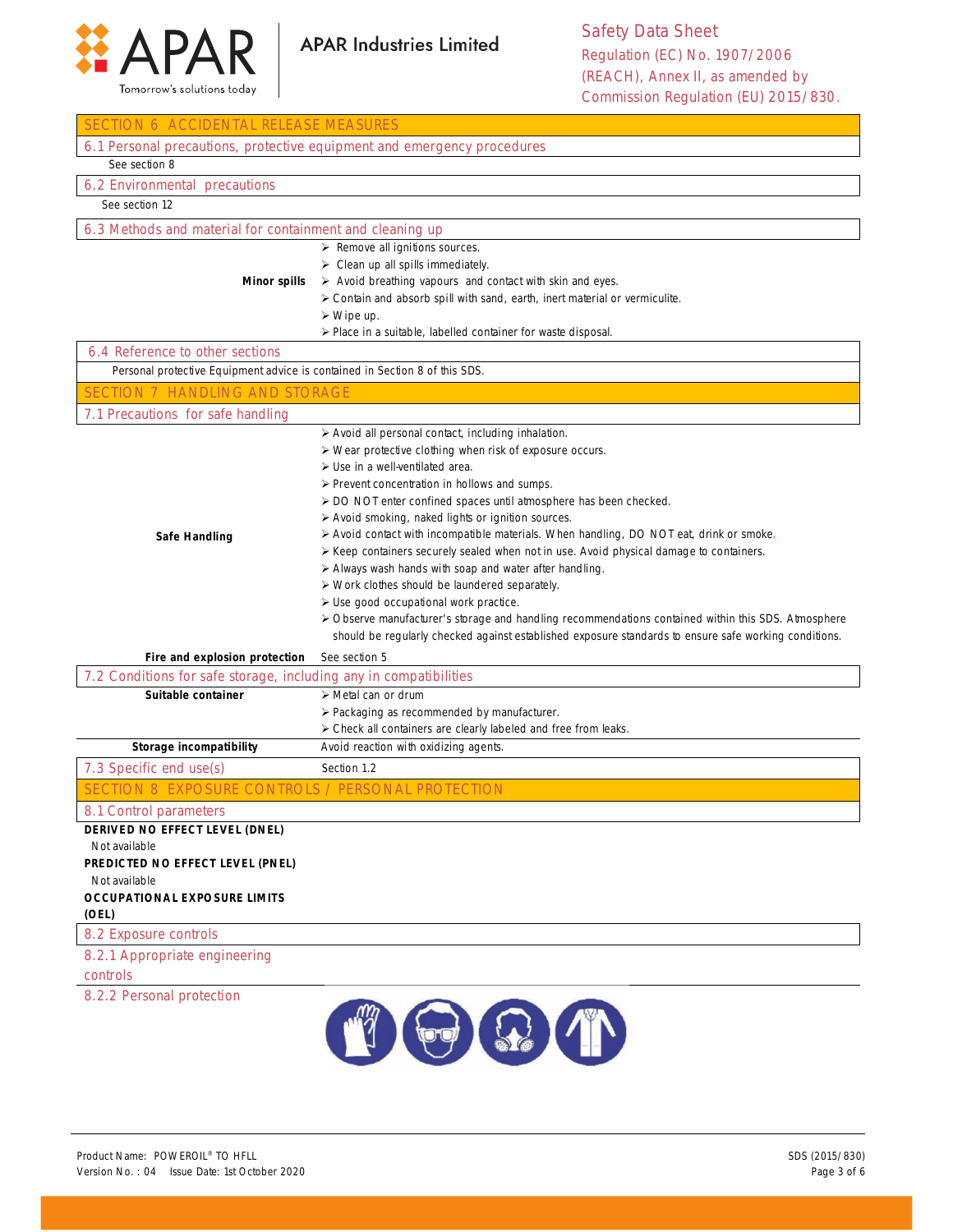

**APAR Industries Limited** 

Safety Data Sheet Regulation (EC) No. 1907/2006 (REACH), Annex II, as amended by Commission Regulation (EU) 2015/830.

| Eye and face protection       | $\triangleright$ Safety glasses with side shields                                                                                |
|-------------------------------|----------------------------------------------------------------------------------------------------------------------------------|
|                               | $\triangleright$ Chemical goggles.                                                                                               |
| <b>Skin protection</b>        | See Hand protection below                                                                                                        |
| Hands/feet protection         | Wear general protective gloves, e.g. light weight rubber gloves.                                                                 |
| <b>Body protection</b>        | See Other protection below                                                                                                       |
| Other protection              | No special equipment needed when handling small quantities.                                                                      |
|                               | OTHERWISE:                                                                                                                       |
|                               | Overalls.                                                                                                                        |
|                               | Barrier cream.                                                                                                                   |
|                               | Eyewash unit.                                                                                                                    |
| <b>Thermal hazards</b>        | Not Available                                                                                                                    |
|                               | Respiratory protection Type A-P Filter of sufficient capacity. (AS/NZS 1716 & 1715, EN 143:2000 & 149:2001, ANSI Z88 or national |
| equivalent)                   |                                                                                                                                  |
| 8.2.3. Environmental exposure | See section 12                                                                                                                   |

controls

SECTION 9 PHYSICAL AND CHEMICAL PROPERTIES

| 9.1 Information on basic physical and chemical properties |                            |  |
|-----------------------------------------------------------|----------------------------|--|
| Appearance                                                |                            |  |
| <b>Physical state</b>                                     | Liquid                     |  |
| Color                                                     | Colourless to Light yellow |  |
| Form                                                      | Liquid                     |  |
| Odor                                                      | Slight petroleum odor      |  |
| <b>Odour threshold</b>                                    | Not applicable             |  |
| .                                                         | .                          |  |

| <b>Odour threshold</b>                | Not applicable                             |
|---------------------------------------|--------------------------------------------|
| рH                                    | Not applicable                             |
| Melting point/Pour point              | $<$ -9°C (ASTM D-97)                       |
| Flash point                           | Closed cup: $> 265^{\circ}$ C              |
| <b>Evaporation rate</b>               | $<$ 1 (n-butyl acetate = 1)                |
| Flammability (solid, gas)             | Not applicable                             |
| Flammability limits in air,           | No Data                                    |
| lower, % by volume                    |                                            |
| Flammability limits in air,           | No Data                                    |
| upper, % by volume                    |                                            |
| Vapour pressure                       | <0.013 kPa (<0.1 mm Hg) [room temperature] |
| Vapour density                        | $>1$ [Air = 1]                             |
| Density                               | 0.840 to 0.910 at 15°C                     |
| Solubility(ies)                       |                                            |
| Solubility (water)                    | Insoluble                                  |
| <b>Partition coefficient</b>          |                                            |
| (n-octanol/water)                     | > 6                                        |
| Decomposition temperature             | No Data                                    |
| Auto-ignition temperature             | $>340^{\circ}$ C                           |
| Viscosity, Kinematic at 100°C (212°F) | 0.16 $cm^2/s$ Max. (16.0 cSt)              |
| <b>Explosive properties</b>           | No Data                                    |
| <b>Oxidising properties</b>           | No Data                                    |
| DMSO extractible compound             |                                            |
| according to IP-346                   | $<$ 3.0 %                                  |

| 9.2 Other Information                   | Not Available                                                                       |  |
|-----------------------------------------|-------------------------------------------------------------------------------------|--|
| SECTION 10 STABILITY AND REACTIVITY     |                                                                                     |  |
| 10.1 Reactivity                         | Stable.                                                                             |  |
| 10.2 Chemical stability                 | Under normal conditions of storage and use, hazardous reactions will not occur.     |  |
| 10.3 Possibility of hazardous Reactions | Avoid temperatures exceeding the flash point.                                       |  |
| 10.4 Conditions to avoid                | No specific data.                                                                   |  |
| 10.5 Incompatible materials             | No specific data.                                                                   |  |
| 10.6 Hazardous decomposition            | Under normal conditions of storage and use, hazardous decomposition products should |  |
| products                                | not be produced.                                                                    |  |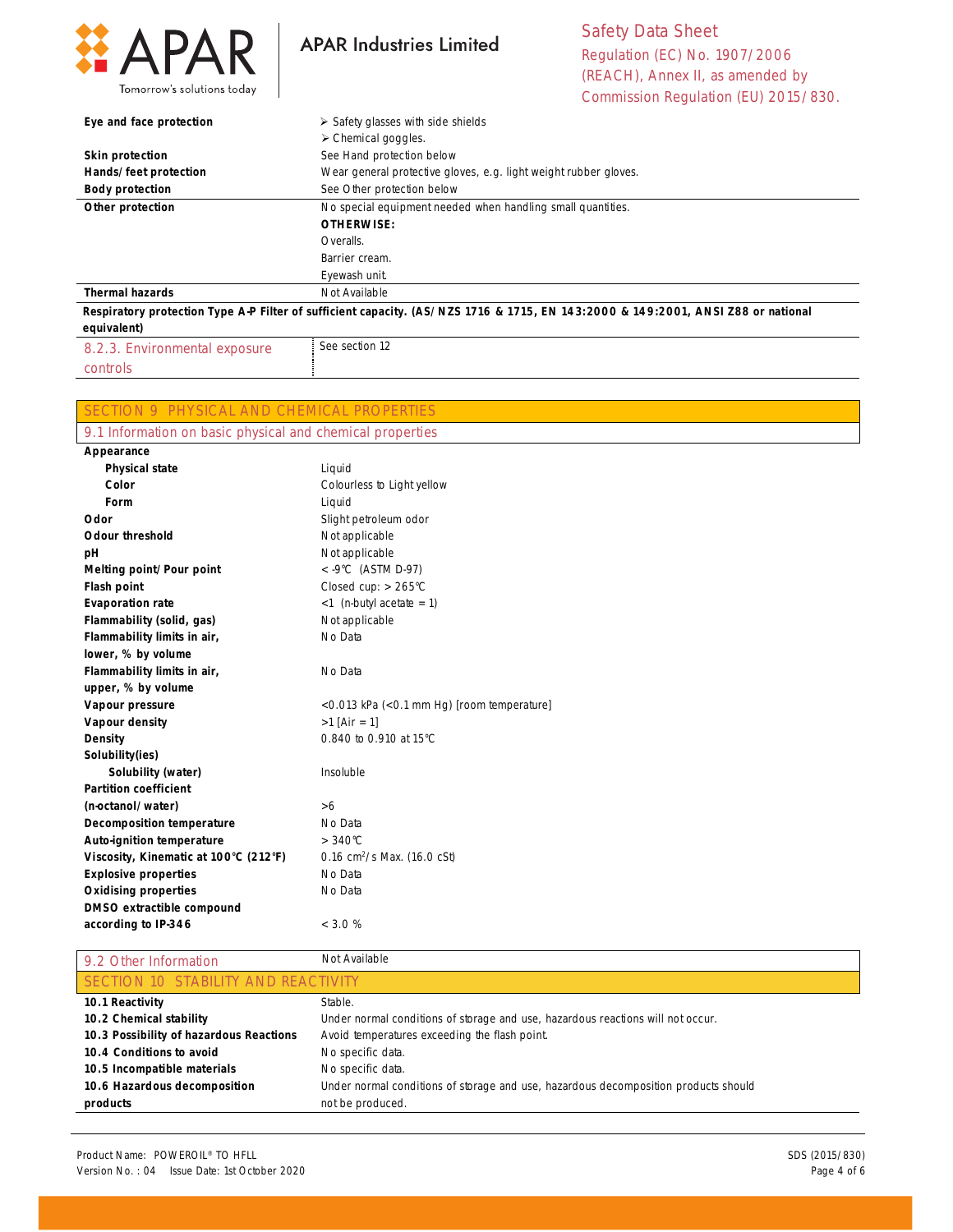



Safety Data Sheet Regulation (EC) No. 1907/2006 (REACH), Annex II, as amended by Commission Regulation (EU) 2015/830.

#### SECTION 11 TOXICOLOGICAL INFORMATION

| Routes of exposure                                    | Inhalation. Ingestion.                                                                                              |
|-------------------------------------------------------|---------------------------------------------------------------------------------------------------------------------|
| <b>Acute toxicity</b>                                 | Not classified.                                                                                                     |
| Skin corrosion/irritation                             | Not classified. May be irritating to the skin.                                                                      |
| Serious eye damage/eye irritation                     | Not classified. May cause minor irritation on eye contact.                                                          |
| <b>Respiratory sensitiser</b>                         | Not classified.                                                                                                     |
| Skin sensitisation                                    | Not classified.                                                                                                     |
| <b>Mutagenicity</b>                                   | No data available to indicate product or any components present at greater than 0.1% are<br>mutagenic or genotoxic. |
| Carcinogenicity                                       | No known significant effects or critical hazard                                                                     |
| <b>Reproductive toxicity</b>                          | Contains no ingredient listed as toxic to reproduction.                                                             |
| Specific target organ toxicity<br>- single exposure   | Not classified.                                                                                                     |
| Specific target organ toxicity<br>- repeated exposure | Not classified.                                                                                                     |
| Epidemiology                                          | No epidemiological data is available for this product.                                                              |

| SECTION 12 ECOLOGICAL INFORMATION  |                                           |
|------------------------------------|-------------------------------------------|
| 12.1 Toxicity Acute fish Toxicity  | No considered toxic to fish               |
| LC50, 96 Hrs., Fish                | $>1000$ mg/l                              |
| EC50, 48 Hrs., Daphnia             | $>1000$ mg/l                              |
| IC 50, 72 Hrs., Algae              | $>1000$ mg/l                              |
| 12.2 Persistence and degradability |                                           |
| degradability                      | The product is not readily biodegradable. |

#### 12.3 Bioaccumulative potential

| Gradient              | <b>Bioaccumulation</b>                                                  |
|-----------------------|-------------------------------------------------------------------------|
|                       | No data available for all ingredients                                   |
| 12.4 Mobility in soil |                                                                         |
| Mobility              | The product is insoluble in water and will spread on the water surface. |

## 12.5 Results of PBT and vPvB assessment

| Relevant available data | Not available | Not available | Not available |
|-------------------------|---------------|---------------|---------------|
| PBT Criteria fulfilled? | Not available | Not available | Not available |

#### 12.6 Other adverse effects

No data available

| SECTION 13 DISPOSAL CONSIDERATIONS |                                                                                                                                                                                                                                                                                                                                                                                                                                                                                                                                                                                                                                                                                                                                                                                                                                               |
|------------------------------------|-----------------------------------------------------------------------------------------------------------------------------------------------------------------------------------------------------------------------------------------------------------------------------------------------------------------------------------------------------------------------------------------------------------------------------------------------------------------------------------------------------------------------------------------------------------------------------------------------------------------------------------------------------------------------------------------------------------------------------------------------------------------------------------------------------------------------------------------------|
| 13.1 Waste treatment methods       |                                                                                                                                                                                                                                                                                                                                                                                                                                                                                                                                                                                                                                                                                                                                                                                                                                               |
| Product / Packaging disposal       | Legislation addressing waste disposal requirements may differ by country, state and/ or territory. Each user<br>must refer to laws operating in their area. In some areas, certain wastes must be tracked.<br>A Hierarchy of Controls seems to be common - the user should investigate:<br>Reduction<br>⋗<br>Reuse<br>⋗<br>Recycling<br>Disposal (if all else fails)<br>⋗<br>This material may be recycled if unused, or if it has not been contaminated so as to make it unsuitable for<br>its intended use. If it has been contaminated, it may be possible to reclaim the product by filtration,<br>distillation or some other means. Shelf life considerations should also be applied in making decisions of<br>this type. Note that properties of a material may change in use, and recycling or reuse may not always be<br>appropriate. |
| Waste treatment options            | Not available                                                                                                                                                                                                                                                                                                                                                                                                                                                                                                                                                                                                                                                                                                                                                                                                                                 |